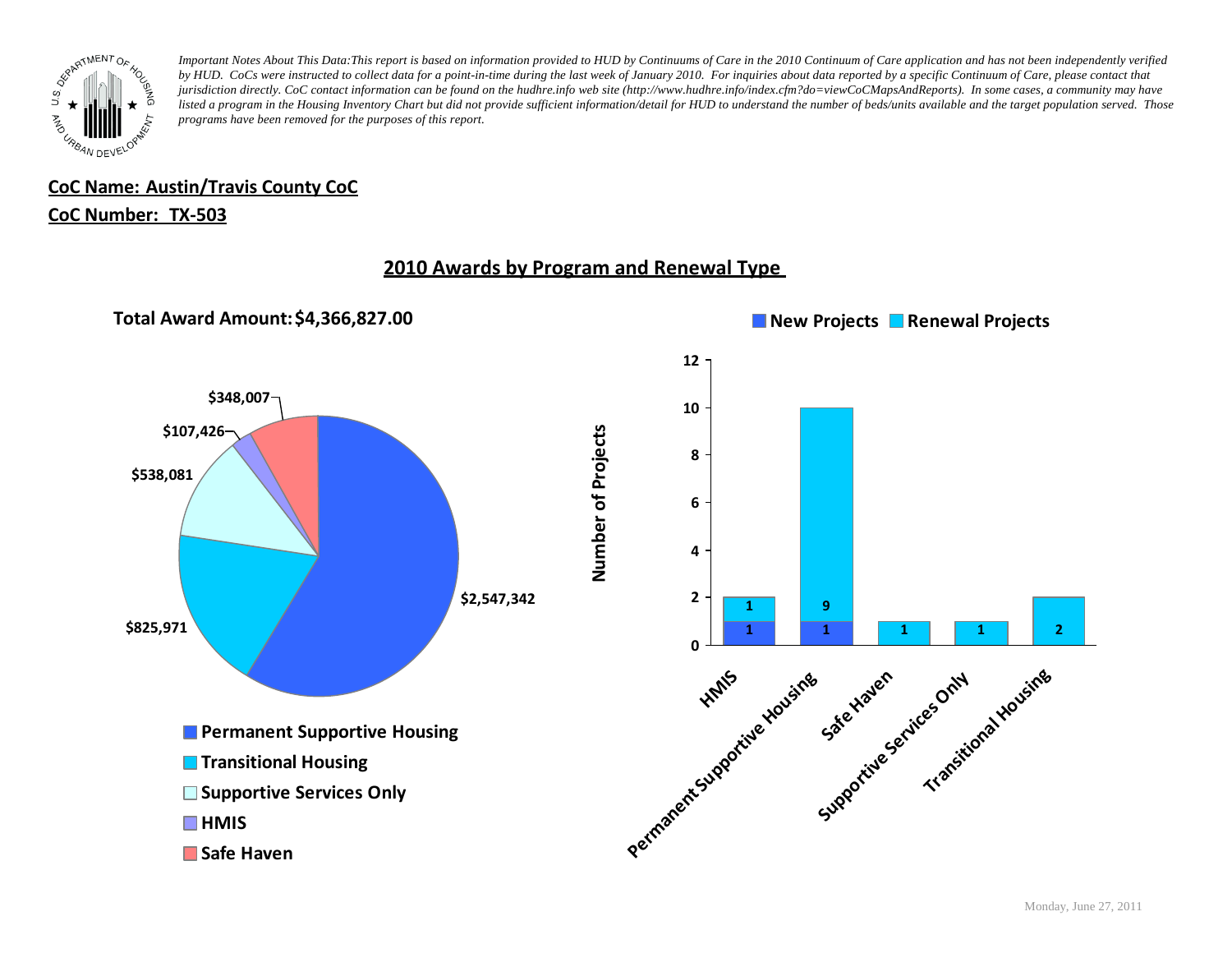

## **CoC Name: Austin/Travis County CoC**

### **CoC Number: TX-503**



## **2010 Housing Inventory Summarized by Target Population and Bed Type**

**Households\*\* 89**

**\* Mixed beds may serve any target population**

**\*\* Households and Household Beds refer to Households with Children**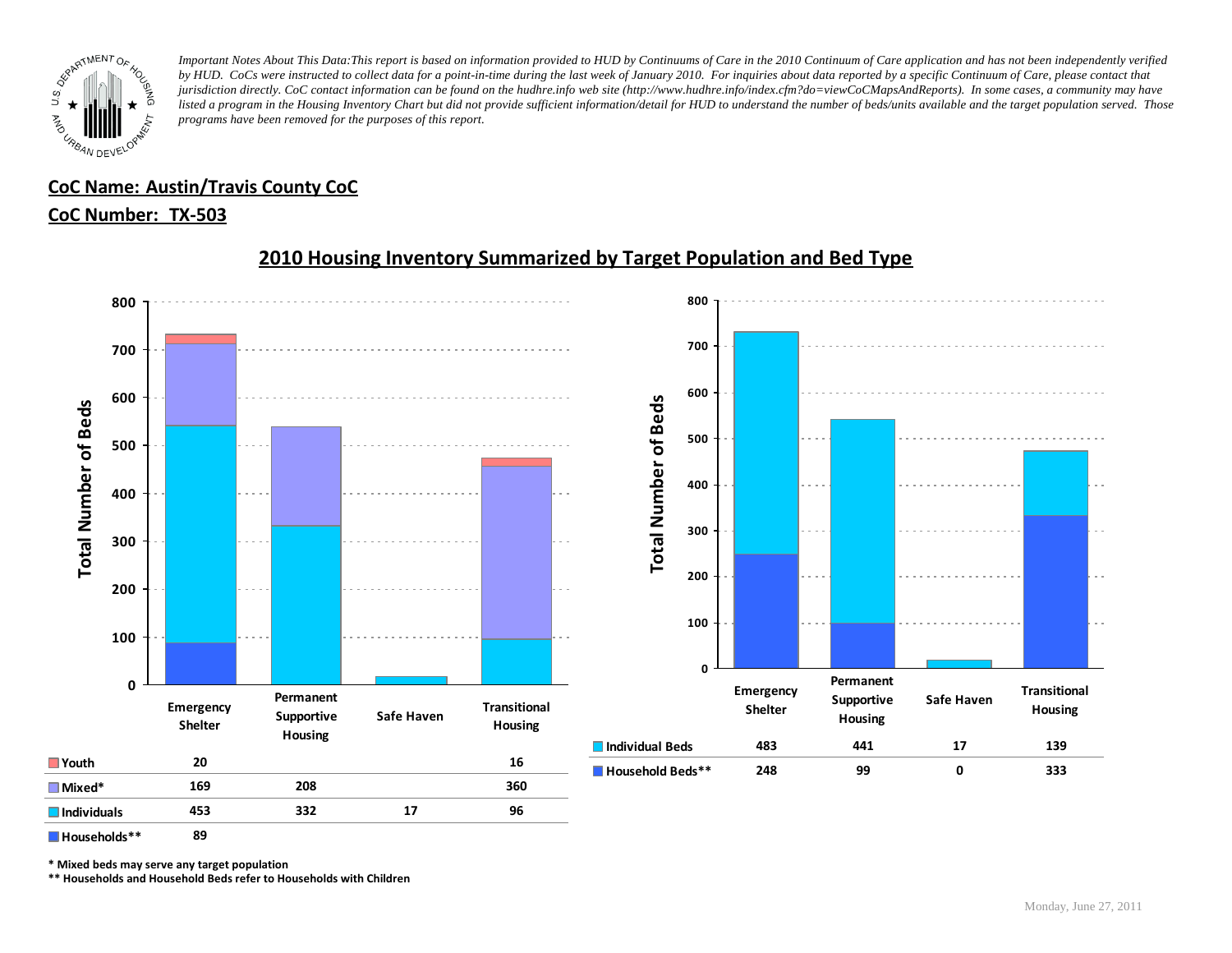

# **CoC Name: Austin/Travis County CoC**

### **CoC Number: TX-503**

## **2010 Point in Time Count Summarized by Household Type**